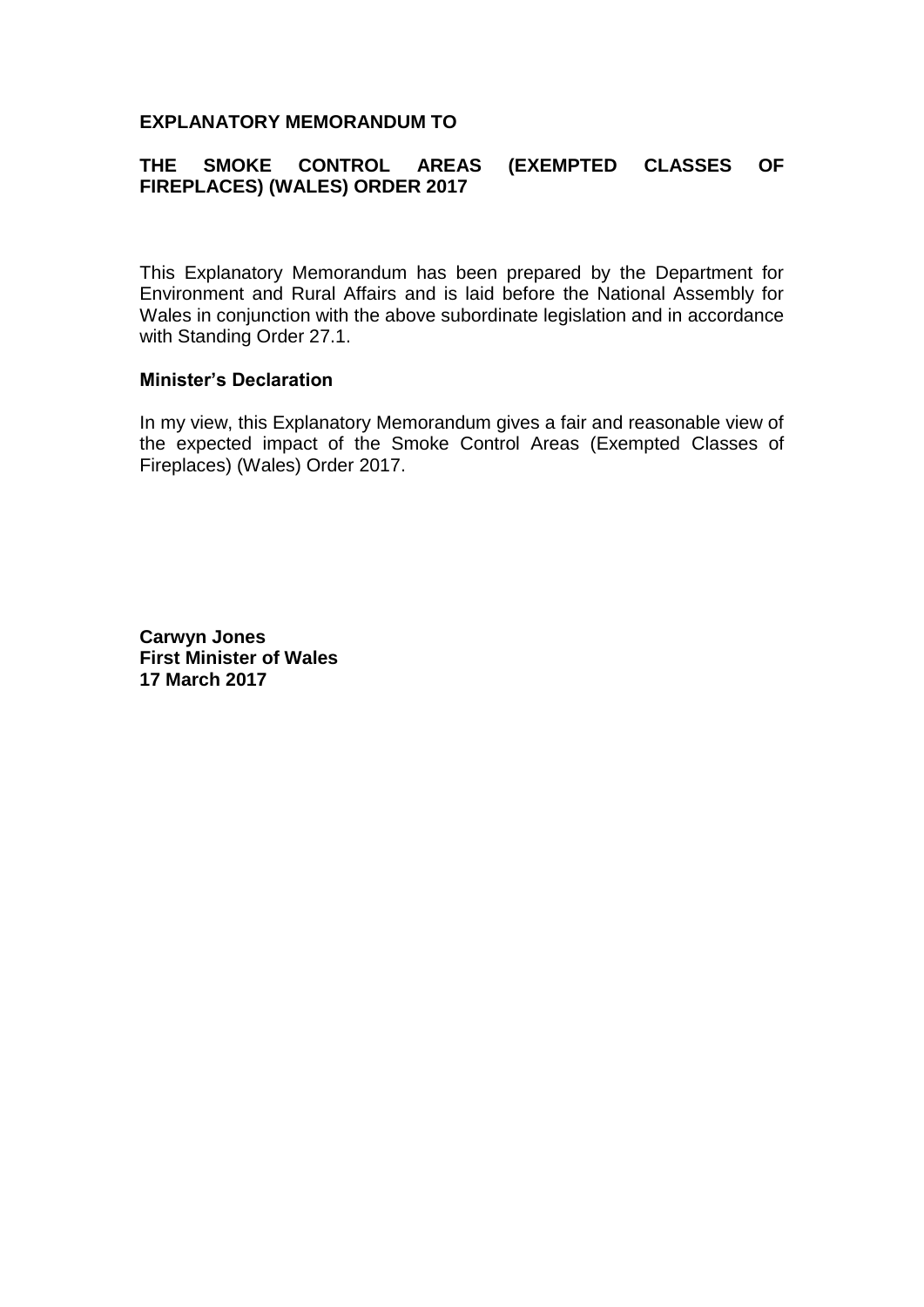## **(i) Description**

The Smoke Control Areas (Exempted Classes of Fireplaces) (Wales) Order 2017 (2017 Order) revokes and replaces with amendments the Smoke Control Areas (Exempted Classes of Fireplaces) (Wales) Order 2016 (S.I. 2016/811) (W.201).

This 2017 Order updates the legislative regime with those fireplaces newly authorised for the purposes of Part III of the Clean Air Act 1993 ("the 1993 Act").

### **(ii) Matters of special interest to the Constitutional and Legislative Affairs Committee**

None

### **(iii) Legislative Background**

The enabling power is contained in section 21(5) of the Clean Air Act 1993 (1993 Act).

This power was originally conferred on the Secretary of State but was, so far as exercisable in relation to Wales, transferred to the National Assembly for Wales by virtue of article 2 of, and Schedule 1 to, the National Assembly for Wales (Transfer of Functions) Order 1999/672. This power is now exercisable by the Welsh Ministers by virtue of section 162 of, and paragraph 30 of Schedule 11 to, the Government of Wales Act 2006.

This Statutory Instrument is subject to the negative resolution procedure.

### **(iv) Purpose and intended effect of the legislation**

The 1993 Act (a consolidation of 1956 and 1968 legislation) aims to safeguard public health from emissions of smoke. It empowers local authorities to declare Smoke Control Areas in which it is an offence to emit smoke from chimneys. Households in those areas must use an "authorised" smokeless fuel or use an "exempt" fireplace capable of operating without emitting smoke, regardless of the fuel used. There are currently parts of four areas in Wales – Swansea, Newport, Wrexham and Flintshire - that are prescribed as Smoke Control Areas. Section 20(1) of the 1993 Act places a general prohibition on the emission of smoke in smoke control areas.

The 1993 Act provides the Welsh Ministers with the power to authorise fireplaces for use in smoke control areas. Authorised appliances are prescribed by Statutory Instrument.